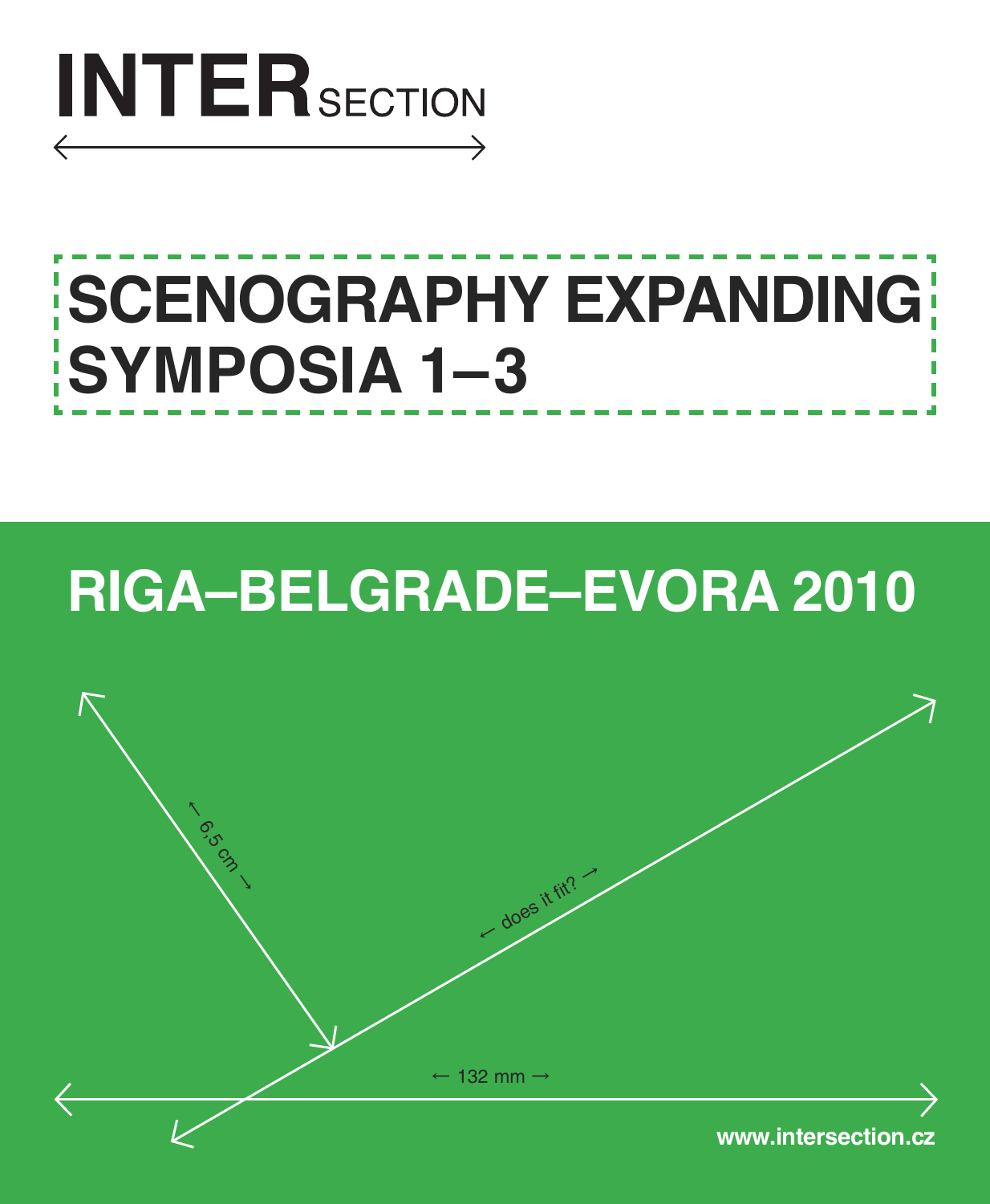**Scenography Expanding Invitation and Call for Papers**

Throughout the past decade, scenographic practice and performance design have continuously moved beyond the black box of the theatre toward a hybrid terrain located at the intersections of theatre, architecture, exhibition, visual arts, and media. This terrain and its spaces are constructed from action and interaction. They are defined by individual and group behavior, and are contrasted by distinct behavioral patterns.

It is proposed here that spaces that are staged in such a way – spaces that are at the same time hybrid, mediated, narrative, and transformative – result from a trans-disciplinary understanding of space and a distinct awareness of social agency. These two factors of "expansion" are seen as the central driving forces in contemporary scenographic practice and thought.

With the aim of initiating and hosting an active and trans-disciplinary discourse on the notion of an expanding scenography, the Prague Quadrennial for Performance Design and Space issues an invitation for participation and a Call for Papers for the symposia and workshop sessions, *Scenography Expanding 1-3* in 2010. Grouped under the overriding and programmatic title of *Scenography Expanding*, invited academic papers, artist's presentations and expert workshop sessions will be looking to engage with notions of spectatorship, artists/authors, and curating in relation to the diverse artistic positions in contemporary spatial design.

> ← $-2.6$  cm

ςî

→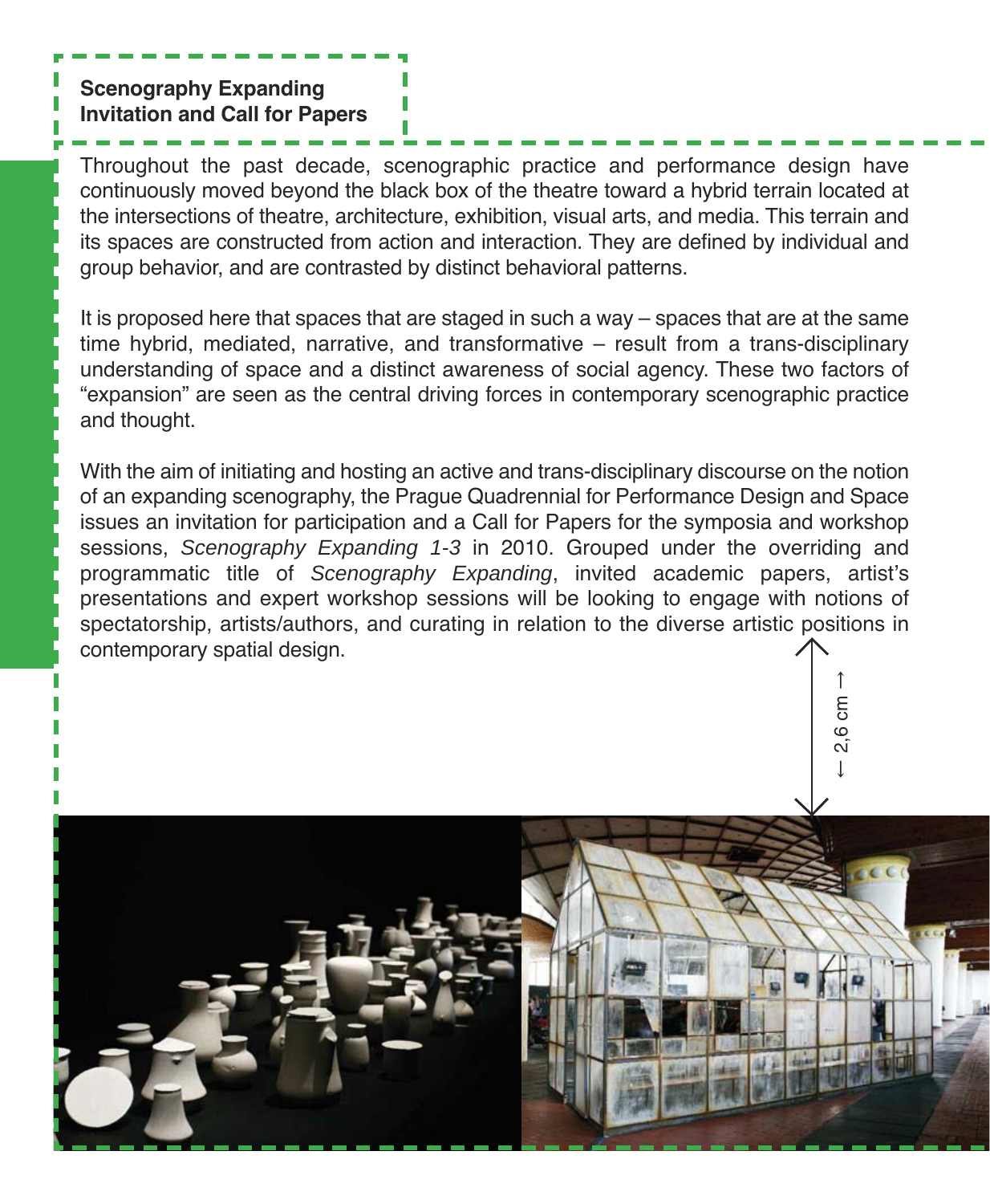In preparation for the Intersection Project of the Prague Quadrennial in June, 2011, we invite researchers in practice and theory (artists, curators, programers, directors, dramaturgs, critics, and theorists) to participate in 3 international scenography symposia held in Riga, Belgrade and Évora during 2010. The overall aim of these symposia is to unfold the wide range of disciplines, genres, theoretical, and artistic positions that comprise the relationships between spectator, artist/author and curator in contemporary scenographic/performance design practice.

*Scenography Expanding 1-3* will be followed up by a peer-reviewed publication comprised of selected speakers` contributions in the form of academic papers and visual essays. Guidelines for authors will be available shortly via download from **www.intersection.cz**.



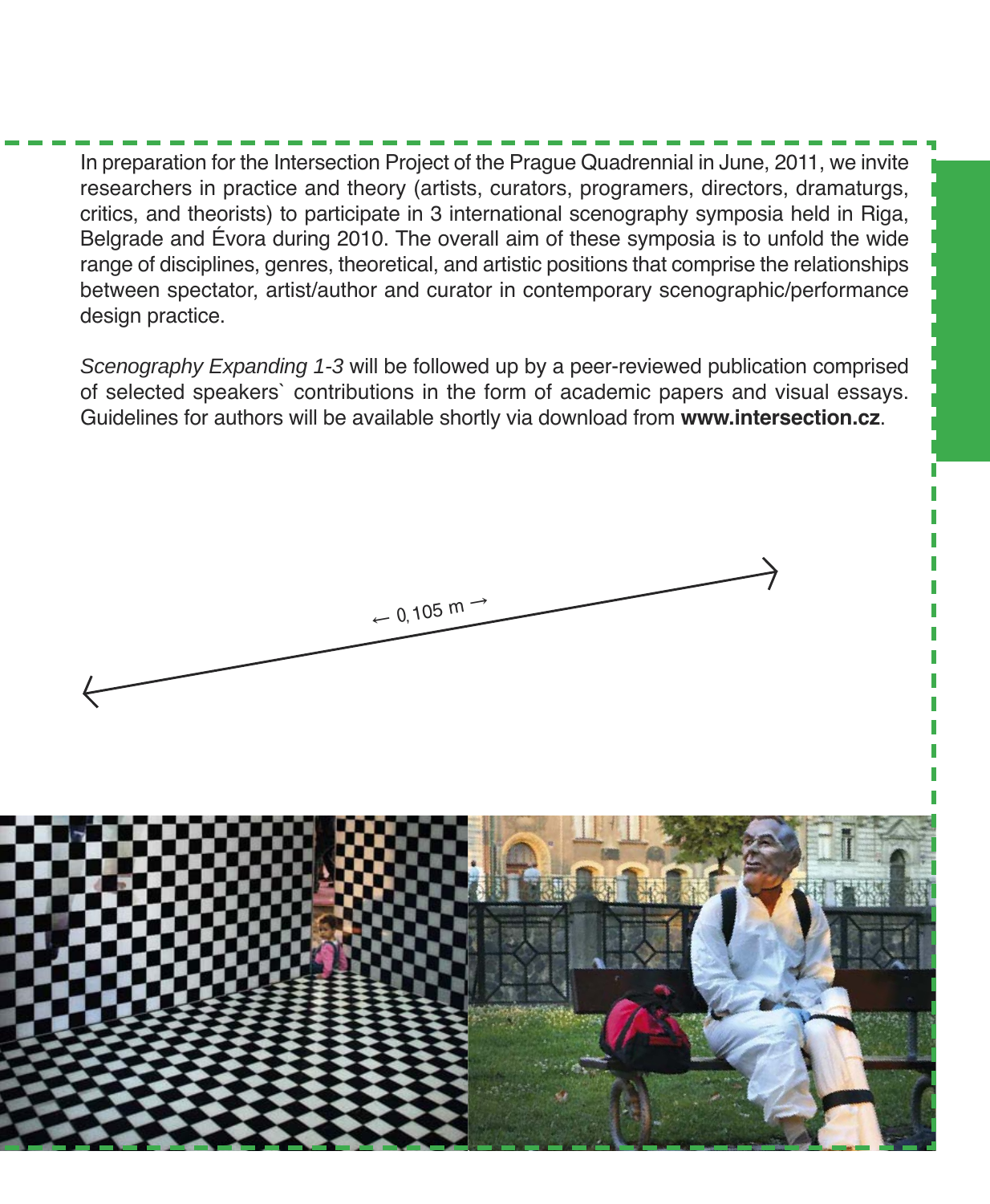#### **SCENOGRAPHY EXPANDING 1: ON SPECTATORSHIP**

#### **February 25 – 27, 2010**

#### **New Theatre Institute of Latvia, Riga, Latvia**

Speaker presentations, panel discussions, and workshop sessions engage with effects of the proposed "scenographic turn" on notions of spectatorship in performance design and space. How are contemporary theories of spectatorship expanding by the increasingly hybrid spaces that we inhabit – in theatre (performance), architecture, exhibition, and media? Is "space" becoming a governing factor in the negotiation between performers and spectators? Do hybrid spaces invite new agendas to be explored, performed, exhibited, and constructed? Does an expanding notion of scenography challenge/confirm established notions of liveness and re-mediation?

Deadline for registration and submission of abstracts (please download the application form at www.intersection.cz): 15. 12. 2009

# **SCENOGRAPHY EXPANDING 2: ON ARTISTS/AUTHORS**

#### **July 9 – 11, 2010**

### **BELEF Center and Festival, Belgrade, Serbia**

Speaker presentations, panel discussions, and workshop sessions investigate the question of the identity of the artist/author in the conceptualization, construction and participation in hybrid scenographic and performance design spaces.

Who are the artists and teams responsible for creating contemporary scenographies in theatre, performance, architecture, exhibition, installation, and media? Is and/or how is the transdisciplinary nature of scenographic teams reflected in the theoretical discourse on scenography? When does audience become a co-creator? When does a curator become a co-creator? Deadline for registration and submission of abstracts (please download the application form at www.intersection.cz): 15. 3. 2010

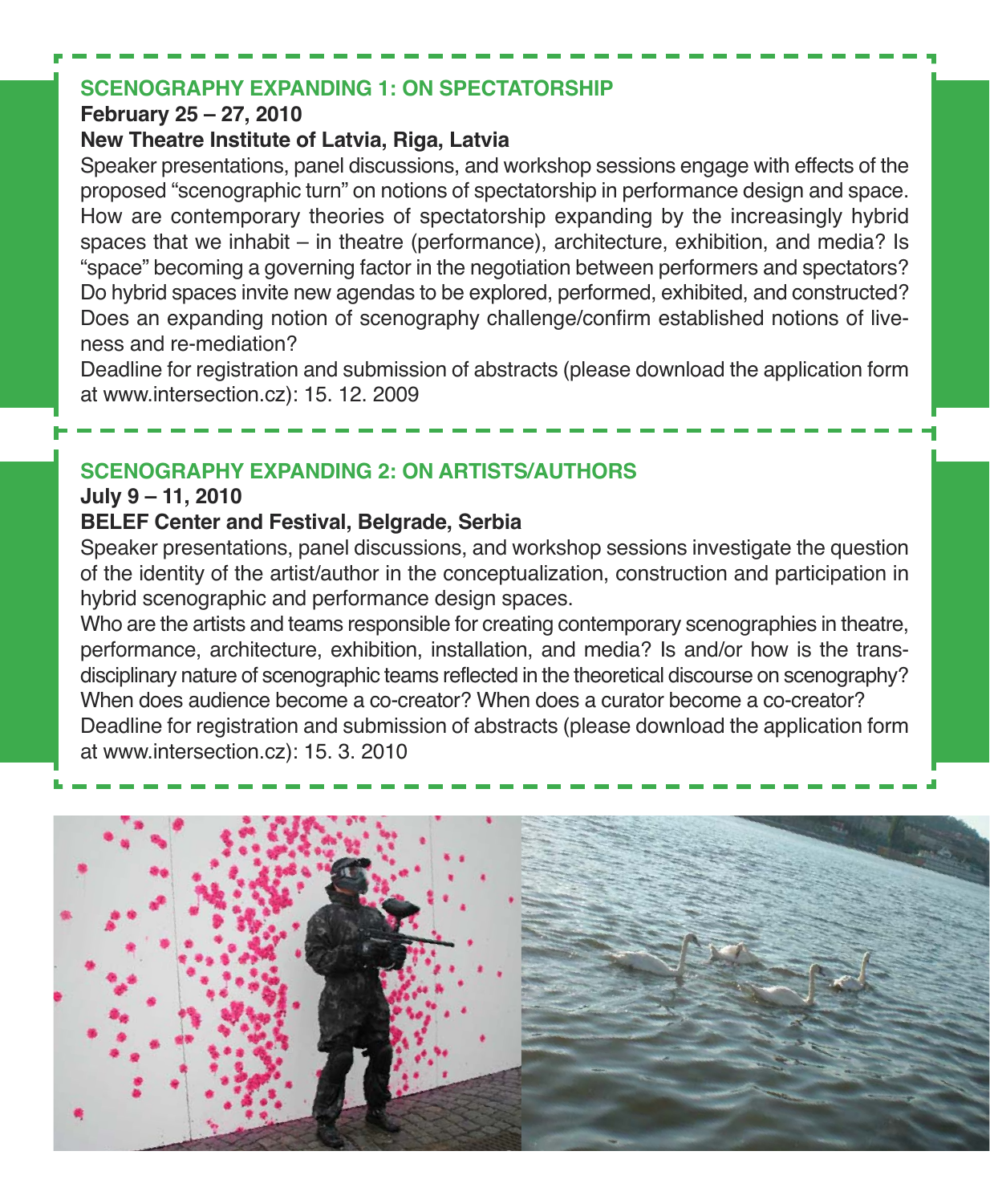# **SCENOGRAPHY EXPANDING 3: ON CURATING**

#### **September 27 – 29, 2010**

# **Festival Escrita na Paisagem and Centro de História da Arte e Investigação Artística (CHAIA), Évora, Portugal**

Speaker presentations, panel discussions, and workshop sessions are concerned with the complex role of the curator in exhibiting spatial practice. A range of models, examples, and future perspectives are introduced and discussed. How is scenographic practice in theatre (performance), architecture, exhibition, installation, and media framed in order to curate, program, communicate, display and reflect? When does an artist become a curator? Who is the author of the space? What are contemporary perspectives on the display of ephemeral practice? Between Badious' call for "decidedness" (2005) and Bourriauds' *relational aesthetics* (2002) – where do we stand?

Deadline for registration and submission of abstracts (please download the application form at www.intersection.cz): 15. 6. 2010

 $\leftarrow$  13.2 cm  $\rightarrow$